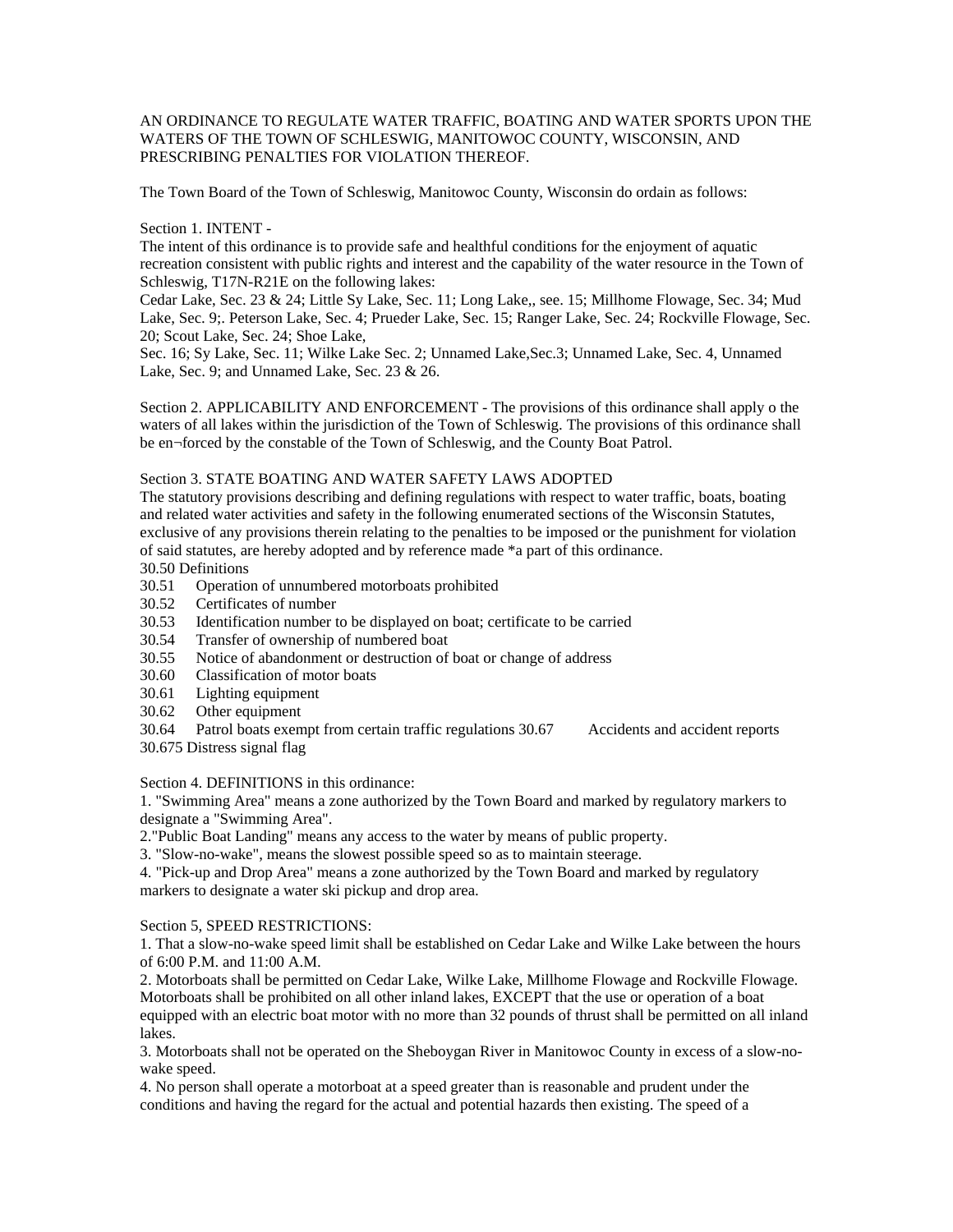motorboat shall be so controlled as to avoid colliding with any object lawfully in or on the water or with any person, boat or other conveyance in or on the water in compliance with legal requirements and exercising due care.  $(S. 30.66(1))$ 

# Section 6, RESTRICTED AREAS

1. Except under Section 10 Paragraph 4 no person may operate a motorboat within 100 feet of any dock, raft, pier or buoyed restricted area on any lake at a speed in excess of slow-no wake speed. (5.30.66 (3) ) 2. Operating in circular course. No person may operate a motorboat repeatedly in a circuitous course around any other boat, or around any person who is swimming, if such circuitous: course is within 200 feet of such boat or swimmer nor shall any boat or water skier operate or approach closer than 100 feet to any skin diving flag or any swimmer unless the boat is part of the skin diving operation. or is accompanying the swimmer, unless physical conditions make compliance impossible. (S. 30.68 (5))

3. Restricted Areas. No person shall operate a boat within a water area which has been clearly marked in accordance with law by buoys or some other distinguishing device as a bathing or swimming area nor operate a boat in restricted use areas contrary to regulatory notice pursuant to S.30.74 (2). This subsection does not apply in the case of an emergency, or to patrol or rescue craft. (S.30.68 (7)).

### Section 7. PROHIBITED OPERATION:

1. Intoxicated Operation. No person nay operate a boat upon waters of this town or use water skis, an aqua plane or similar device while under the influence of an intoxicant or a controlled substance as defined in a.161.01(40.(S.30. 68(1)).

2, Unnecessarily Sounding Whistles. No person shall unnecessarily sound a horn, whistle, or other soundproducing device on any boat while at anchor or under way. The use of siren on any except duly authorized patrol boats on patrol or rescue duty is prohibited.(S.30 . 68(11)).

3. Molesting or destroying aids to navigation and regulatory markers. No unauthorized person shall move, remove, molest, tamper with, destroy or attempt to destroy, or moor or fasten

a boat (except to mooring buoys) to any navigation aids or regulatory markers, signs, or other devices established and maintained to aid boaters. (S,30.68(12))

# Section 8. TRAFFIC RULES

1. Every person operating a boat shall comply with the following traffic rules:

a.) When two motorboats are approaching each other "head and head", or so nearly so as to involve risk of collision, each boat shall bear to the right and pass the other boat on it's left side, (5.30.65 (a)).

b.) When two motorboats are approaching each other obliquely or at right angles, the boat which has the other on her right shall yield the right of way to the other. "Right" means from dead ahead, clockwise to two points abaft the starboard beam. (S.30.65(b)).

c.) When a motorboat and a boat propelled entirely by sail or muscular power are proceeding in such a direction as to involve risk of collision, the motorboat shall yield the right of way to the other boat. (5.30.65) (d)).

d.) A boat may overtake and pass another boat on either side if it can be done with safety but the boat doing the overtaking shall yield the right of way to the boat being overtaken, notwithstanding any other rule in this section to the contrary.  $(S.30.65$  (e)),

e.) A boat granted the right of way b y this section shall maintain her course and speed, unless to do so would probably result in a collision. (S.30.65(f)).

2. Counterclockwise Direction. On Cedar Lake and Wilke Lake between the hours of 11:00 A.M. and 6:00 P.M., all motorboats operating at a speed greater than "slow-no-wake" speed shall proceed in a counterclockwise direction.

# Section 9. MOORED AND ANCHORED OBJECTS

1. Anchoring in Traffic Lanes. No person may anchor any boat or anchor place, affix, or abandon any unattended boat, raft, float or similar structure in the traveled portion of any river or channel or in any traffic lane established and legally marked, so as to prevent, impede or interfere with the safe passage of any other boat through the same. (S.30.68(8) ).

2. Rafts. On Cedar Lake and Wilke Lake all swimming rafts, floats or similar structures must be anchored within 100 feet of shore and marked on all sides with a reflector, reflective tape, or reflective paint.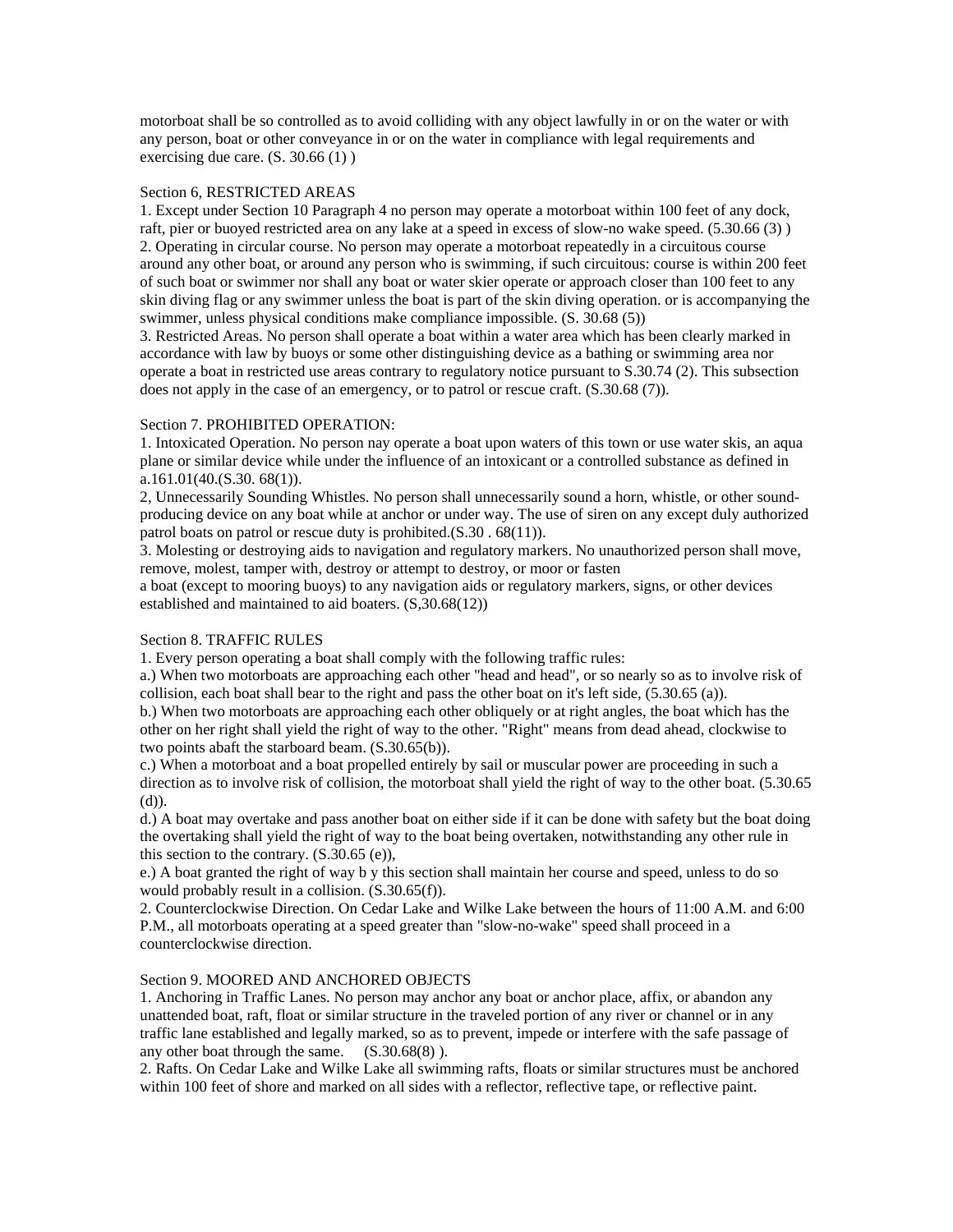# Section 10. WATERSKIING

1. Persons engaged in waterskiing, aquaplaning or similar activities shall be allowed use of the town waters where permitted during the hours of 11:00 A.M. and 6:00 P.M. daily, and shall be restricted from said activities at any other time. No waterskiing, aquaplaning or similar activities are allowed on the Sheboygan River.

2. No person may operate a motorboat towing a person on water skis, aquaplane or similar device unless there is in the boat a competent person in addition to the operator in a position to observe the progress of the person being towed. An observer shall be considered competent if he can in fact observe the person being towed any relay any signals to the operator. (S.30.69(1)) .

3. Careful and Prudent Operation. A person operating a motorboat having in tow a person on water skis, aquaplane or similar device shall operate such boat in a careful and prudent manner and at a reasonable distance from persons and property so as not to endanger the life or property of any person. (S.30.69(2)). 4. Restriction. No boat towing persons engaged in waterskiing, aquaplaning or similar activity on any lake shall engage in such activity within 100 feet of any occupied anchored boat or marked swimming area or public boat landing, except where pickup and drop areas are established and marked with regulatory markers. (S .30.69(3)).

### Section 11. SWIMMING, SKIN DIVING AND SCUBA DIVING

1. The use of self-contained underwater breathing apparatus shall be prohibited between the hours of 11:00 AM and 6:00 PM on Saturdays, Sundays, and legal holidays on Cedar Lake and Wilke Lake. 2. No person may engage in underwater diving or swimming with the use of swimming Fins or skin diving in waters other than marked' swimming areas or within 100 feet of shoreline, and no person may engage in underwater diving or swimming with the use of self-contained underwater breathing apparatus in waters other than marked swimming areas, unless the location of such diving or swimming is distinctly marked by diver's flags, not less than 12 inches high and 15 inches long, displaying one diagonal white stripe 3 inches wide on a red back-ground, and of height above the water so as to be clearly apparent; at a distance of 100 yards under normal conditions, and so designed and displayed as to be visible from any point on the horizon. Except in case of emergency, anyone engaging in such diving or swimming shall interfere with the operation of anyone fishing nor engage in such diving or swimming in established traffic lanes; nor shall any such person alone or with another, intention ally or unintentionally, block or obstruct any boat in any manner from proceeding to its destination where a reasonable alternative is unavailable. A reasonable alternative route is available when the otherwise unobstructed boat can proceed to its destination without reducing its lawful speed, by passing to the right or to the left of a marked diving operation. (S.30.70) 3. On Cedar Lake and Wilke Lake no person may engage in any type of swimming beyond 100 feet from shore between the hours of 11:00 A.M. and 6:00 P.M. on Saturdays, Sundays and legal holidays unless they are accompanied by a person in a boat and the swimmer stays within 20 feet of the boat.

## Section 12. BOATS EQUIPPED WITH TOILETS

No person shall operate a boat equipped with toilets on the waters of this township unless the toilet wastes are retained for shore disposal. (S.30.71 (1)).

### Section 13. MUFFLERS

1. The engine of every motorboat propelled by an internal combustion. engine shall be equipped with a muffler which is so constructed and kept in constant operation that it prevents excessive or unusual noise at all times when the engine is in operation. (S.30.62(2)).

2, No motorboat shall be modified by any person in any manner that shall amplify or otherwise increase total noise emission above that emitted by the motorboat as originally constructed.

3. No person shall operate any motorboat powered by an engine manufactured before August 1, 1975, in or upon the waters of this state in such a manner as to exceed a noise level of 86 DBA measured at a distance of 50 feet from the motorboat.

Or. or after August 1, 1975, no person shall operate, sell or offer for sale any motorboat for use in or upon the waters of the state in such a manner as to exceed the following noise levels:

a.) For motorboats manufactured on or after August 1, 1975 and before August 1, 1978, a noise level of 86 DBA measured at a distance of 50 feet from the motorboat.

b.) For motorboats manufactured on or after August 1, 1978 and before August 1, 1982, a noise level of 64 dba measured at a distance of 50 feet from the motorboat.